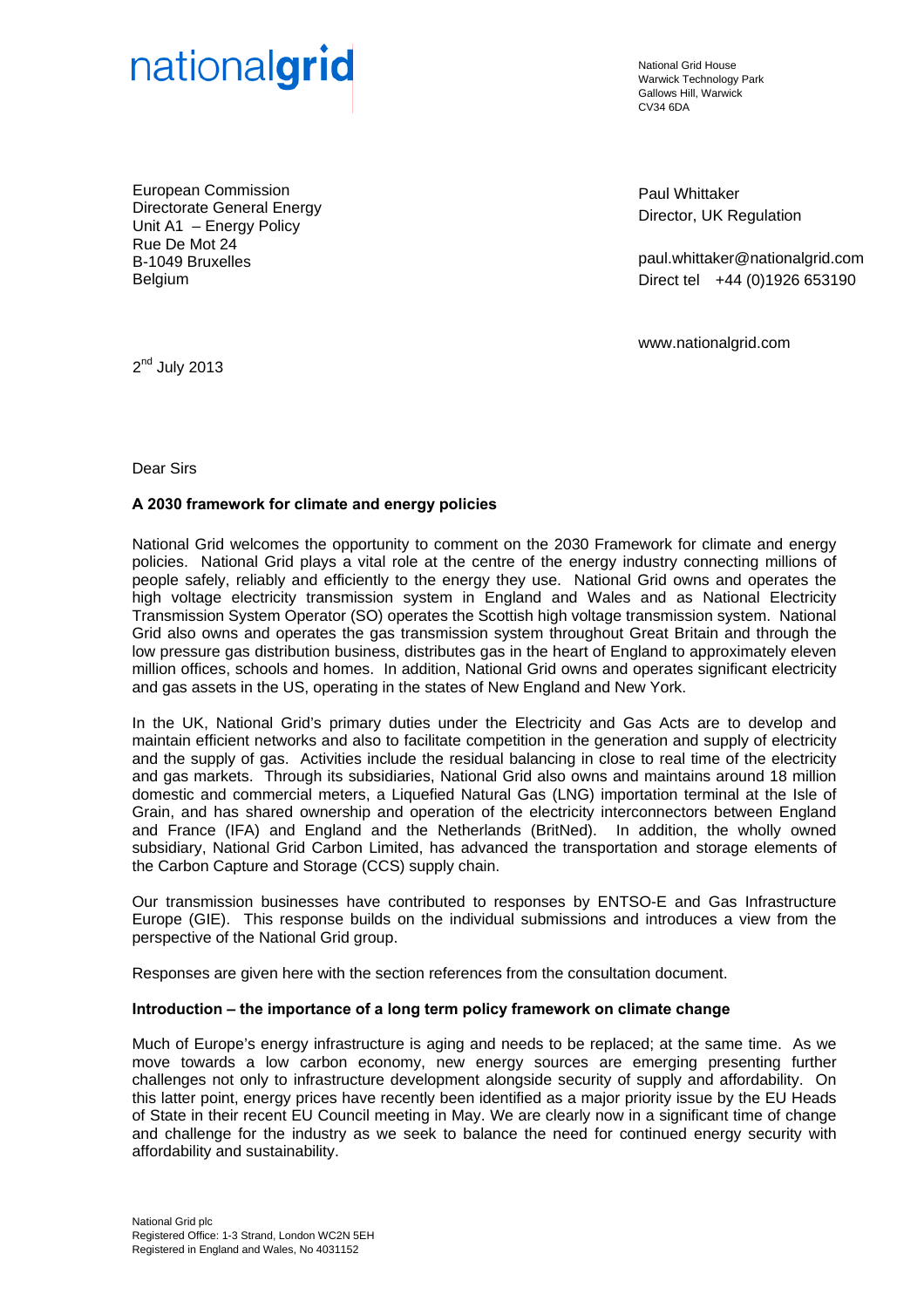In our role as energy transmission and system operator, we sit at the heart of these challenges and have worked with stakeholders to build a set of scenarios covering the range of plausible outcomes of gas and electricity supply and demand out to 2030 in our [UK Future Energy Scenarios,](http://www.nationalgrid.com/NR/rdonlyres/332FFA28-6900-4214-92BB-D3AD4FA5DC01/56611/UKFutureEnergyScenarios2012.pdf) the next edition of which will be published on  $18<sup>th</sup>$  July 2013.

National Grid has already set itself challenging targets to reduce the greenhouse gas emissions that are a direct result of our operational activities – 80% by 2050 with an interim target of 45% by 2020.

We consider that the setting up of long-term greenhouse gas emission reduction targets at a European level is of clear benefit as it facilitates a long-term policy framework to combat climate change across Europe. We believe however that any 2030 targets should remain neutral in terms of energy sources; meeting a greenhouse gas target can be achieved by adopting a range of renewable and low carbon technologies.

National Grid also believes that the role of energy infrastructure should be recognised in the establishment of a 2030 energy and climate change framework. Throughout Europe, the need for interconnections and integration of new energy sources into the main network is very much a key issue and in the UK alone, we plan to invest billions of euros in new infrastructure over the next decade. Whilst energy infrastructure investments bring significant benefits – in terms of sustainability, jobs and for the economy – they also face the issue of public acceptability. National Grid would therefore welcome that the importance of infrastructure is fully recognised in the future framework which will be put in place.

### **Section 4.1 Which lessons from the 2020 framework and the present state of the EU energy system are most important when designing policies for 2030?**

The 2020 framework is driving European countries to consider and implement ambitious climate change policies. These policies have impacted the energy system as a whole causing operational challenges for example where the pace of the necessary transmission infrastructure developed has not matched the pace of connection of new generation sources. It is therefore essential that in establishing any future targets due consideration is given to the potential impacts on aspects of the whole energy system as well as the markets themselves.

### **Section 4.2 Targets**

## **Which targets for 2030 would be most effective in driving the objectives of climate and energy policy? At what level should they apply (EU, Member States, or sectoral), and to what extent should they be legally binding?**

A clear and stable long-term regulatory framework ensuring a smooth transition from the 2020 to the 2030 framework is crucial.

A binding 2030 carbon emission reduction target would provide significant advantages:

- It would set up a long-term European and UK policy framework for carbon emissions reduction throughout Europe;
- It would provide European energy companies with a long-term predictability and certainty on energy investments;
- More generally it would encourage the use of cleaner, more sustainable energy technologies.

If the European Commission were minded to introduce a 2030 target for energy sources, a more complementary approach to a carbon emissions reduction target might be a target for new investments in "low carbon" energy rather than renewable energy specifically, which among other things could serve to encourage development of Carbon Capture and Storage generation, the slow progress of which is the subject of another concurrent Commission Consultation. It would also enable Member States to retain greater flexibility over their choice of energy mix to meet any carbon emissions reduction target.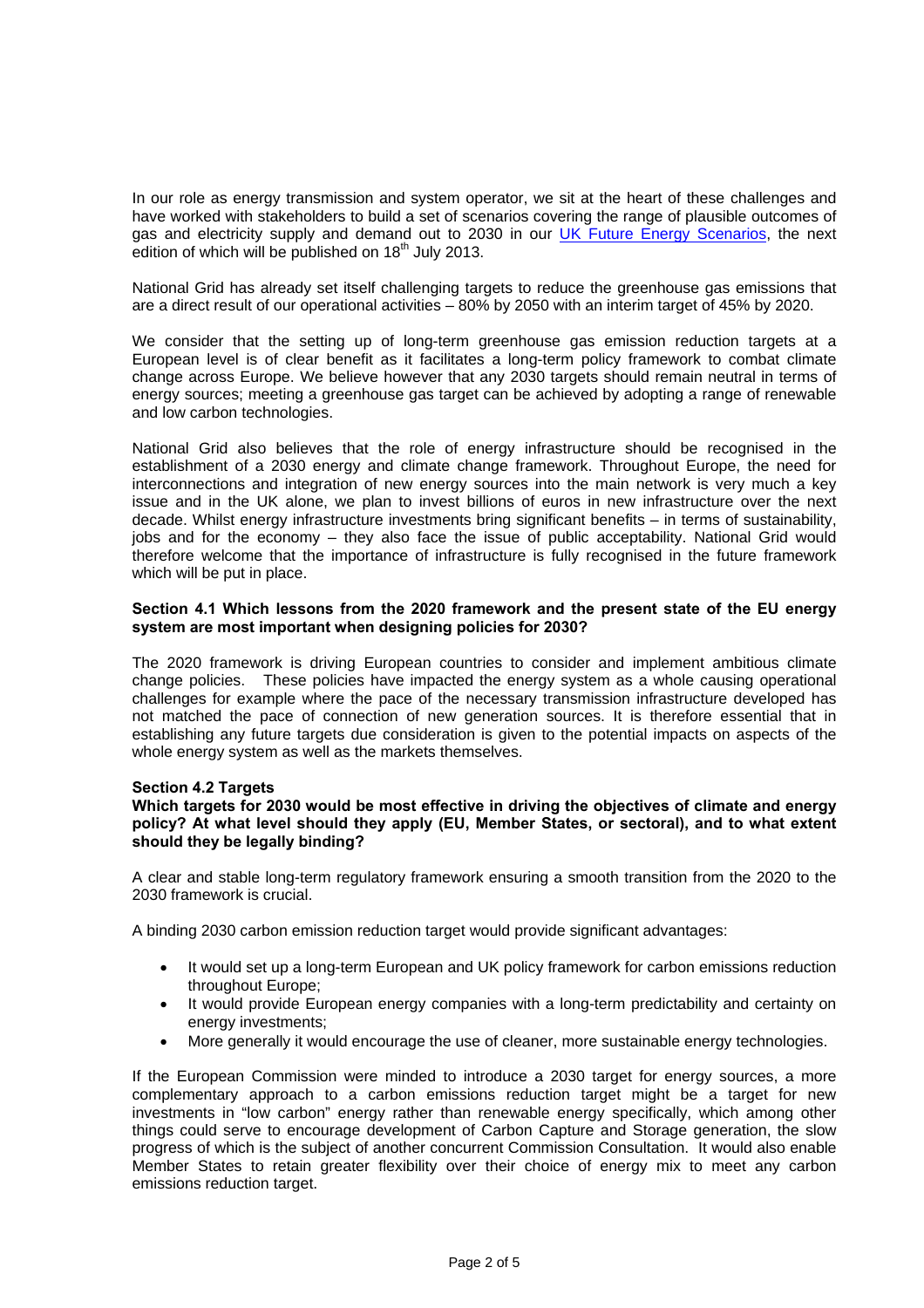### **Have there been inconsistencies in the current 2020 targets and if so how can the coherence of potential 2030 targets be better ensured?**

The UK has targets for greenhouse gas reductions in the form of carbon budgets covering the period 2008 to 2027. If carbon emissions are within the budget levels by 2027 the country will be on a good trajectory for meeting the 2050 target of an 80% reduction in emissions. The European Directive requiring a 20% contribution from renewable energy to all EU energy by 2020 has been translated into UK law as a requirement for renewable sources to contribute 15% of all UK energy by 2020. Work carried out by National Grid and published in our [UK Future Energy Scenarios](http://www.nationalgrid.com/NR/rdonlyres/332FFA28-6900-4214-92BB-D3AD4FA5DC01/56611/UKFutureEnergyScenarios2012.pdf) suggests that the renewable and carbon targets are not well aligned. Any scenario that we constructed that satisfied the 15% renewable target led to emissions that were lower than required to meet the carbon budgets. The renewable target is driving emissions lower and faster than intended in the greenhouse gas reduction legislation.

The encouragement of renewable generation which, at least in the case of wind power is variable in nature, combined with the requirement to limit generation from high carbon sources could lead to a situation where there is insufficient flexible generating capacity on the system.

# **Are targets for sub-sectors such as transport, agriculture, industry appropriate and, if so, which ones? For example, is a renewables target necessary for transport, given the targets for CO2 reductions for passenger cars and light commercial vehicles?**

Any targets at sector level need to be set very carefully. For example, encouraging the use of electric vehicles or heat pumps will contribute nothing to carbon reduction if the electricity needed to power them is coming from high carbon generation. Any sector targets need to be developed in a coherent manner alongside decarbonisation targets. In addition, large scale adoption of these technologies will require developments in electricity networks which will require significant financial investment and time to implement.

### **How can targets reflect better the economic viability and the changing degree of maturity of technologies in the 2030 framework?**

It is important that targets for 2030 are neutral with respect to technologies. Technologies can develop at a rate that may make a target set for 10 years or more into the future difficult to achieve or irrelevant. In the UK the conversion of coal fired stations to run entirely on biomass is a good example, having moved from proposal to implementation in very few years

### **How should progress be assessed for other aspects of EU energy policy, such as security of supply, which may not be captured by the headline targets?**

The ENTSO-E Scenario Outlook & Adequacy Forecast is an acceptable means of assessing security of supply. Within the UK this is addressed by the Statutory Security of Supply report published by the Department of Energy and Climate Change.

Security of supply is a Member State competence and must be independent of any European targets. Otherwise there is a danger that a Member State that places a higher value on security of supply may be subsidising a less risk-averse State.

### **Section 4.3 Instruments**

**Are changes necessary to other policy instruments and how they interact with one another, including between the EU and national levels?** 

The possible interaction between policy instruments is extremely complex and it is important that this is adequately understood before any changes are made.

## **How should specific measures at the EU and national level best be defined to optimise costefficiency of meeting climate and energy objectives?**

Finding a strategy with truly optimised costs requires detailed modelling of the whole European energy system. The lowest cost will probably require trading in carbon or renewable allowances between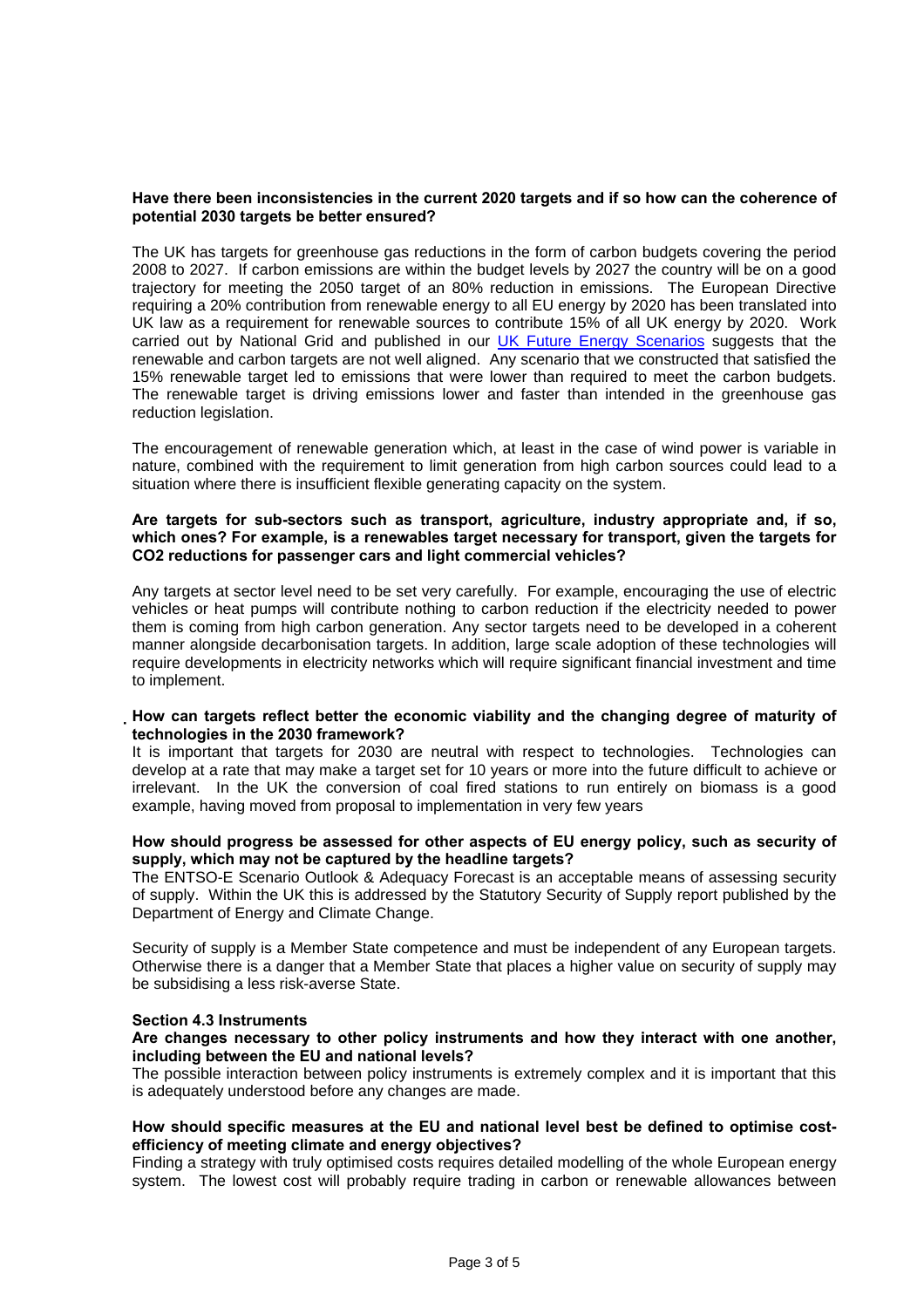Member States but we recognise that setting up a transparent and effective trading mechanism is likely to prove difficult, as recent experience with the EU Emissions Trading Scheme demonstrates

#### **Which measures could be envisaged to make further energy savings most cost effectively?**

Energy efficiency is clearly a very important part of any strategy to reduce carbon emissions, and as such has received a lot of attention. In November 2012 the UK Government published the results of a consultation on energy efficiency, the [Energy Efficiency Strategy.](https://www.gov.uk/government/uploads/system/uploads/attachment_data/file/65602/6927-energy-efficiency-strategy--the-energy-efficiency.pdf)

In our [UK Future Energy Scenarios](http://www.nationalgrid.com/NR/rdonlyres/332FFA28-6900-4214-92BB-D3AD4FA5DC01/56611/UKFutureEnergyScenarios2012.pdf) document we have included efficiency savings in the heating sector from additional insulation, though we accept that this market is now quite mature, from replacement of boilers with newer more efficient condensing models, and from replacing boilers with heat pumps. In the electricity sector there are large savings to be made with new lighting technology, both compact fluorescent bulbs and LED units. There are also saving to come from replacing other appliances, such as fridges and washing machines.

#### **How can EU research and innovation policies best support the achievement of the 2030 framework?**

The EU's research policy may play an important role in supporting the achievement of the 2030 framework through different instruments:

- Funding (e.g. through the Horizon 2020 budget) should encourage green energy technologies for instance grid and infrastructure technological enhancements and low carbon technologies such as Carbon Capture and Storage (CCS);
- More broadly the EU may incentivise use of green technologies.
- EU research must follow a 'holistic approach' where the energy aspect is fully considered for instance it is important that progress is made in decarbonising electricity generation before adopting a wide scale roll out of electric vehicles

### **Section 4.4. Competitiveness and security of supply**.

## **What are the specific drivers in observed trends in energy costs and to what extent can the EU influence them?**

Many of the recent largest drivers in energy cost in the last two years have been global in nature, and so outside the influence of the EU. The fall in coal price due to US coal coming onto the international market having been displaced within the US by shale gas development is a good example. The rise in LNG price due to the closure of nuclear power stations in Japan and the subsequent diversion of LNG to the Japanese market is a similar case.

### **How can the EU best exploit the development of indigenous conventional and unconventional energy sources within the EU to contribute to reduced energy prices and import dependency?**

The EU can support fundamental research or early development of technologies, such as Carbon Capture and Storage (CCS), that will allow indigenous coal or even gas reserves to be used in electricity generation, while giving a significant reduction in carbon emissions. Keeping fossil fuel in the generation mix contributes to security of supply but also provides flexibility for the market to complement intermittent renewable generation.

### **Section 4.5. Capacity and distributional aspects**

**How should the new framework ensure an equitable distribution of effort among Member States? What concrete steps can be taken to reflect their different abilities to implement climate and energy measures?** 

**What mechanisms can be envisaged to promote cooperation and a fair effort sharing between Member States whilst seeking the most cost-effective delivery of new climate and energy objectives?**